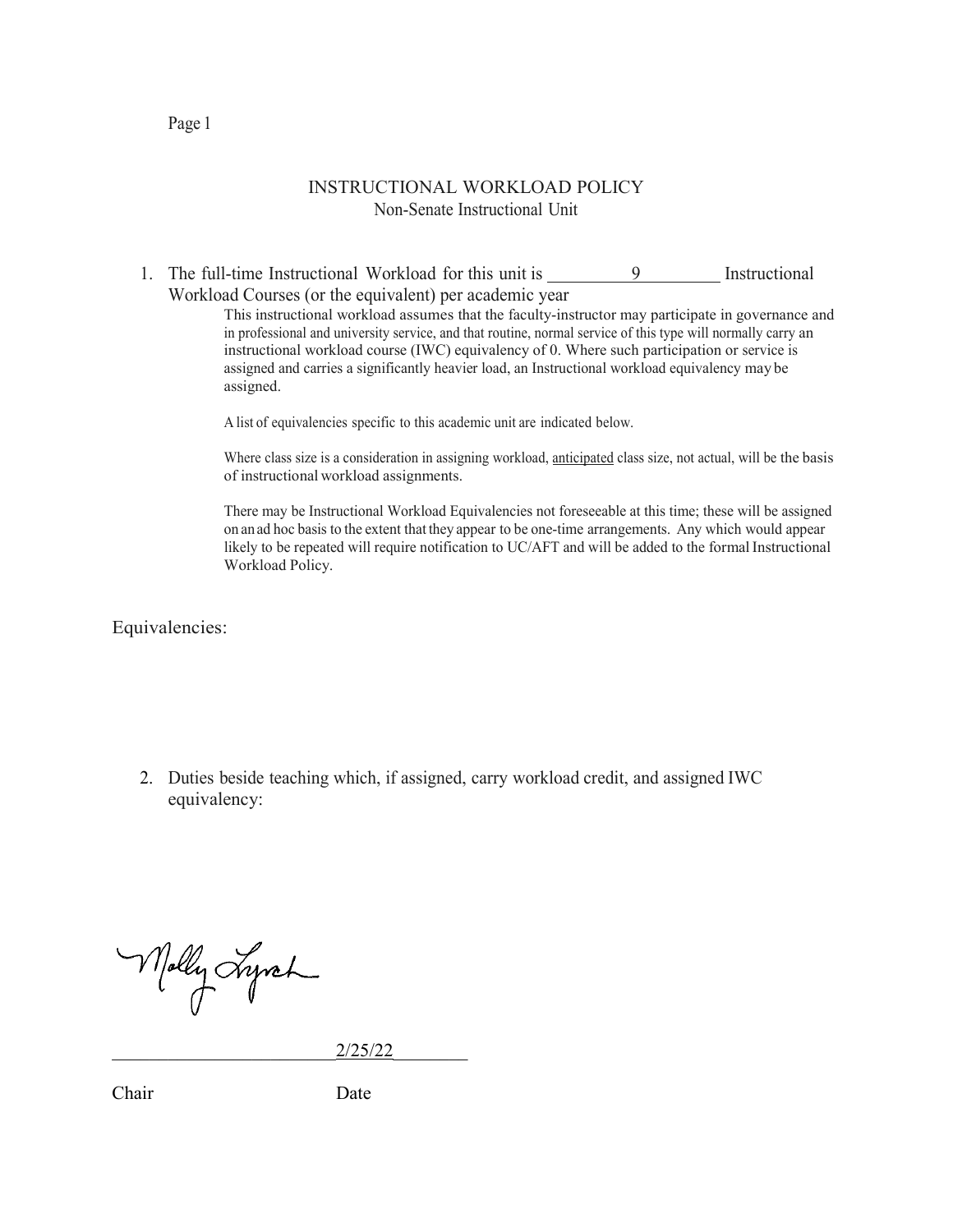## Workload Policy for Unit 18 Lecturers UCI Department of Dance

- 1. Standard load, 1.00 FTE, non-senate instructional unit members: nine courses per year (9 workload units).
- 2. Lecturer courses, if not designated otherwise, will equal 1 course (1 workload unit).
- 3. Six individual studio classes per week per quarter will equal 1 course (1 workloadunit).
- 4. One individual studio class per week per quarter will equal .05%. (Ordinarily studio courses are taught by a rotating faculty; therefore, one faculty member may or may not teach one class session or more of any studio course.)
- 5. A studio choreography course will equal three studio classes per week per quarter depending on enrollment (.15).
- 6. Original choreography or choreographic reconstructions for Dance Performances may be considered as part of the teaching load if the work has been accepted for performance presentation by the department administration. The unit equivalency will be determined by the department administration for each work based on such criteria as length of work, complexity and so forth. Ordinarily, only one choreographic project will be given workload credit each year. One project will equal from 0-50% of one course (0-50% workload unit).
- 7. Serving on a thesis committee will equal .05 time.
- 8. Serving on a choreographic project committee will equal .05 time.
- 9. Administrative duties are assumed (see attached). Extraordinary administrative duties beyond assumed duties will equal 0-50% of 1 course.

Page 2